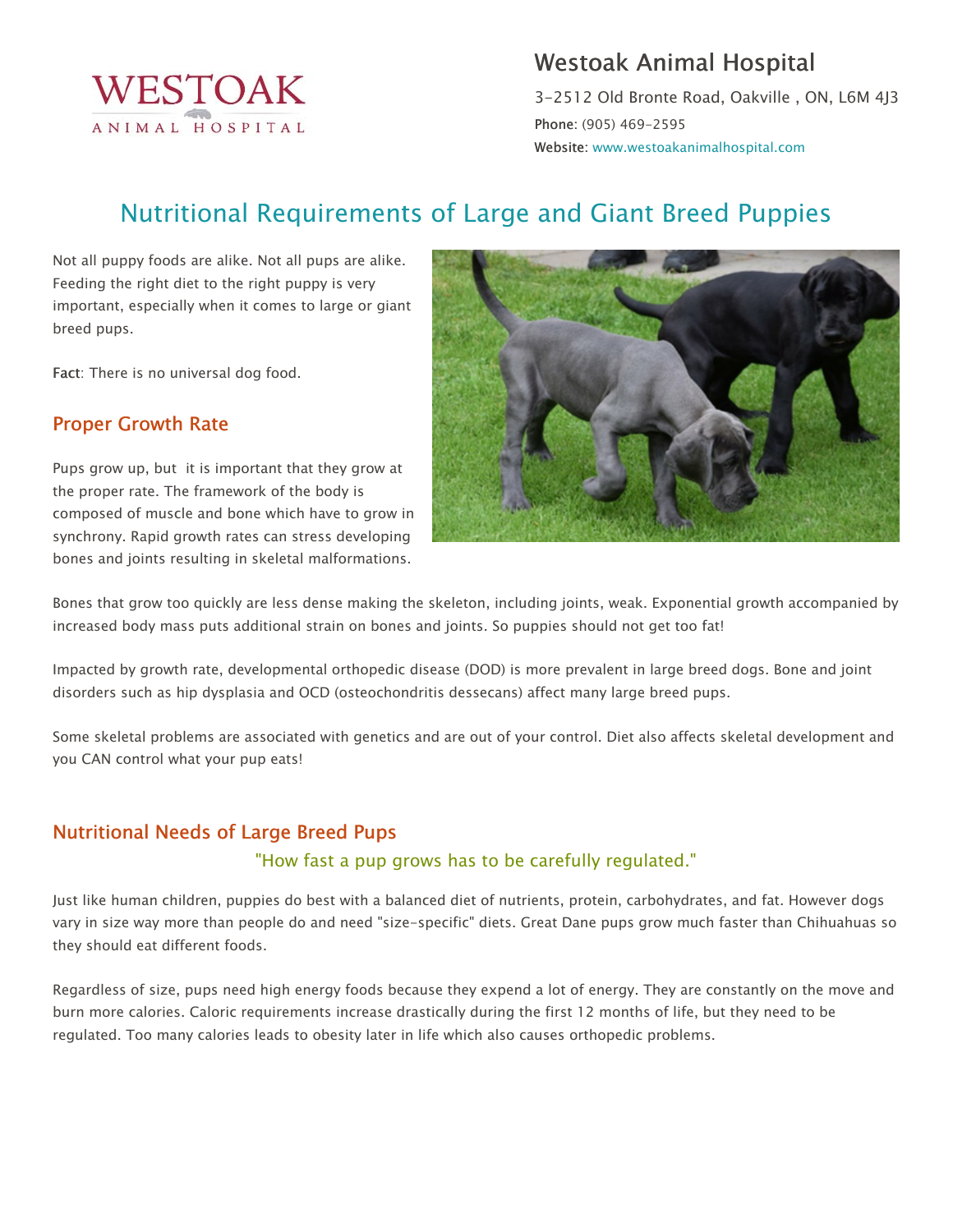How fast a pup grows has to be carefully regulated. Large breed pups grow A LOT! But they should not grow up too fast. About half of the calories that pups consume are used in tissue growth and skeletal development. These calories must come from a balanced diet that promotes healthy bone and muscle growth. Feeding a diet that is too calorically dense (high in fat) can make a pup grow faster than his bones can accommodate resulting in skeletal abnormalities.

Protein content is also crucial. Proteins are the basic building blocks of the body and contribute to healthy muscle development. Growing pups need more protein than adult dogs. On the flip side, too much protein can be detrimental to healthy growth and result in an imbalance of calcium and phosphorus which can negatively affect bone and joint development.

Calcium is needed for strong bones, but is harmful in excess. Pups, unlike adult dogs, cannot adequately regulate how much dietary calcium they absorb from the intestinal tract. Sometimes they absorb and retain too much calcium which can cause skeletal malformations.

Excess calcium also causes deficiencies in other needed nutrients, like phosphorus. Calcium and phosphorus work together and a proper calcium to phosphorus ratio is important for healthy bones and joints. The calcium:phohphorus ratios in your pup's diet should be between 1:1 and 1.3: Large breed pups eating balanced diets containing recommended amounts of calcium should not be given calcium supplements. Your veterinarian can suggest diets that meet this standard.

Other vitamins and minerals impact skeletal development. Vitamin D, vitamin A, copper, zinc, and manganese are essential to healthy bones. Deficiency or excess of these nutrients may also contribute to abnormal orthopedic development.

In general, giant breed puppy foods should be lower in fat, have a good calcium content, an appropriate Ca:P ratio, and provide high quality protein. The calcium content should be around 1.5% (or 3 grams/1,000 kcal). Large and giant breed pups should consume diets that contain at least 30% high quality protein and 9% fat (dry matter basis). Remember that protein quality varies with the source, so high quality foods may cost more.

If you give your pup treats, consider the calories they add to the diet. Choose low carbohydrate treats that do not contain added calcium. Fruits and vegetables are healthy treat alternatives that add few calories to the diet. Avoid toxic fruits and vegetables such as grapes, raisins, and onions.

#### "Fruits and vegetables are healthy treat alternatives that add few calories to the diet."

# Choosing a Food

With the huge variety of foods on store shelves, choosing the best one can be a daunting task. Ask your veterinarian for advice before shopping. Look for a diet specifically made for large breed pups that carries the globally recognized AAFCO seal of approval.

Verify that your pup's food has been tested in feeding trials to ensure that there are no deficiencies or excesses. Formulating the proper diet is based on science, so invest in companies that invest in research conducted by board certified veterinary nutritionists.

Make sure to purchase food from a reliable manufacturer with good quality control standards. You want the food to contain exactly what it says on the label.